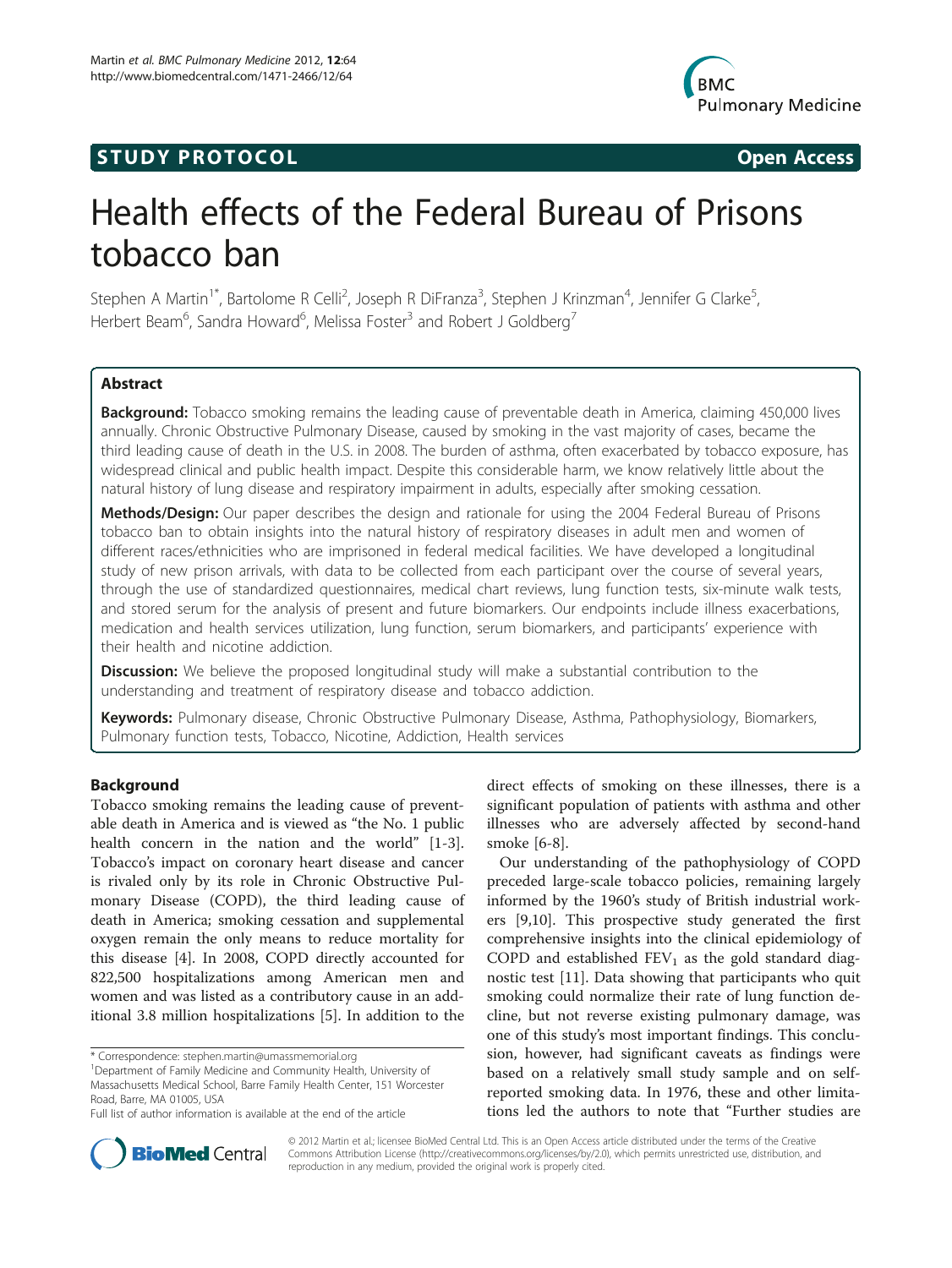needed of the changes of FEV [forced expiratory volume] that occur in obstructed smokers when they stop smoking ...." [\[12,13](#page-3-0)].

Despite this need for further research, there have been very few long-term cohort studies of smoking cessation and assessment of its effects on lung health and other disease parameters [\[14](#page-3-0)-[16](#page-3-0)]. More recent observational studies have enrolled large numbers of participants and collected comprehensive clinical information [\[17,18](#page-3-0)]. Despite the size and breadth of these investigations, early results of these studies highlight our present limitations in understanding lung disease, and question our understanding of its pathogenesis and diagnosis [\[19](#page-3-0)]. For example, data published in 2011 from the ECLIPSE study found that in 2,163 COPD subjects, 15% had actual improvement in their lung function due to unknown contributory factors [\[20](#page-4-0)].

While the costs, constraints, and challenges of longterm observational studies and interventional trials are a serious impediment to understanding the progression of chronic diseases, a natural experiment is currently underway in U.S. prisons. As of 2008, more than half of U.S. states as well as the Federal Bureau of Prisons (BOP) had a total tobacco ban; the BOP ban began in 2004 [\[21\]](#page-4-0). Several studies have begun to delineate the impact of these bans. The existing literature, however, has generally focused on characterizing smokers' addiction and behavior in partial ban settings or over limited periods of time. [\[22](#page-4-0)-[25\]](#page-4-0). Our proposed longitudinal study will be able to address a number of important unanswered questions in the field through the use of a study population with and without medical comorbidities, under a verifiable complete smoking ban over an extended period of follow-up. The present investigation will, for the first time, allow a comprehensive and systematic assessment of the effects of enforced smoking abstinence on respiratory symptoms, pulmonary physiology, biomarkers, and outcomes known to relate to an individual's long-term survival and healthrelated quality of life. Though conducted in a prison setting, the subjective, clinical, pulmonary function, and biomarker results would apply to the general population.

We hypothesize our natural history study will find distinct subgroup patterns of improvement, plateau, or decline in terms of health service utilization, lung impairment, and biomarkers. We see this variability as a contrast to the traditional course as interpreted from Fletcher and Peto's data and more consistent with the ECLIPSE study cited above and recent findings in biomarker patterns [[26-29](#page-4-0)]. If found, such subgroups may allow for the development of targeted therapeutic care.

In addition to information on pulmonary health, the study also allows for considerable impact on public health. With 1% of the U.S. population being incarcerated in a given year, and more than 12% of U.S. smokers released annually from incarceration, exploring a durable means of tobacco abstinence post-release could have a powerful health effect beyond prison [[30](#page-4-0)]. Several studies have shown substantial cardiovascular mortality associated with release from prison; this risk may be due to the high prevalence of tobacco use in the corrections population [[31](#page-4-0)]. Our protocol will allow for a deeper understanding of nicotine addiction in the setting of long-term enforced abstinence and provide for future informed interventions prior to release. Understanding tobacco addiction during and after prison may also help support smoking cessation and prevention efforts in other restricted settings.

# Methods/Design

# Study population

This prospective epidemiologic study will enroll new inmates at Federal Medical Center (FMC) Devens (Devens, MA) and FMC Carswell (Fort Worth, TX) and follow all consenting participants over a five-year period. Devens houses only male inmates and Carswell is the only federal prison medical center for women. FMCs care for the sickest federal inmates; 25% or more of the population at these two facilities are designated as having a high medical need. Other than a disproportionally older population, FMCs have similar demographics to other prisons in their region and are each approximately the same size.

The overall BOP population  $(N = 216,511)$  is 38% Black and 59% White, with 35% reporting Hispanic ethnicity. The vast majority of inmates are male (94%) and the average age of this population is 39 years [[32](#page-4-0)]. FMC Devens and FMC Carswell represent populations with considerable race and ethnicity diversity and mirror the general BOP population. While this study represents a poorer, less educated, more minority population than the U.S. as a whole, it does represent the population most impacted by tobacco-related disease [[33\]](#page-4-0).

# Participant recruitment

Participants will meet pre-defined inclusion criteria, including:

- 1) Arriving as a self-surrender (coming from home setting to begin a federal sentence) or as a transfer from a county, state, or other federal prison. In the case of non-federal transfers, note will be made of the tobacco policy of the transferring institution as well as the amount of time the participant was under a tobacco ban;
- 2) Are anticipated to be in a Bureau prison for at least one year after the initial study start date;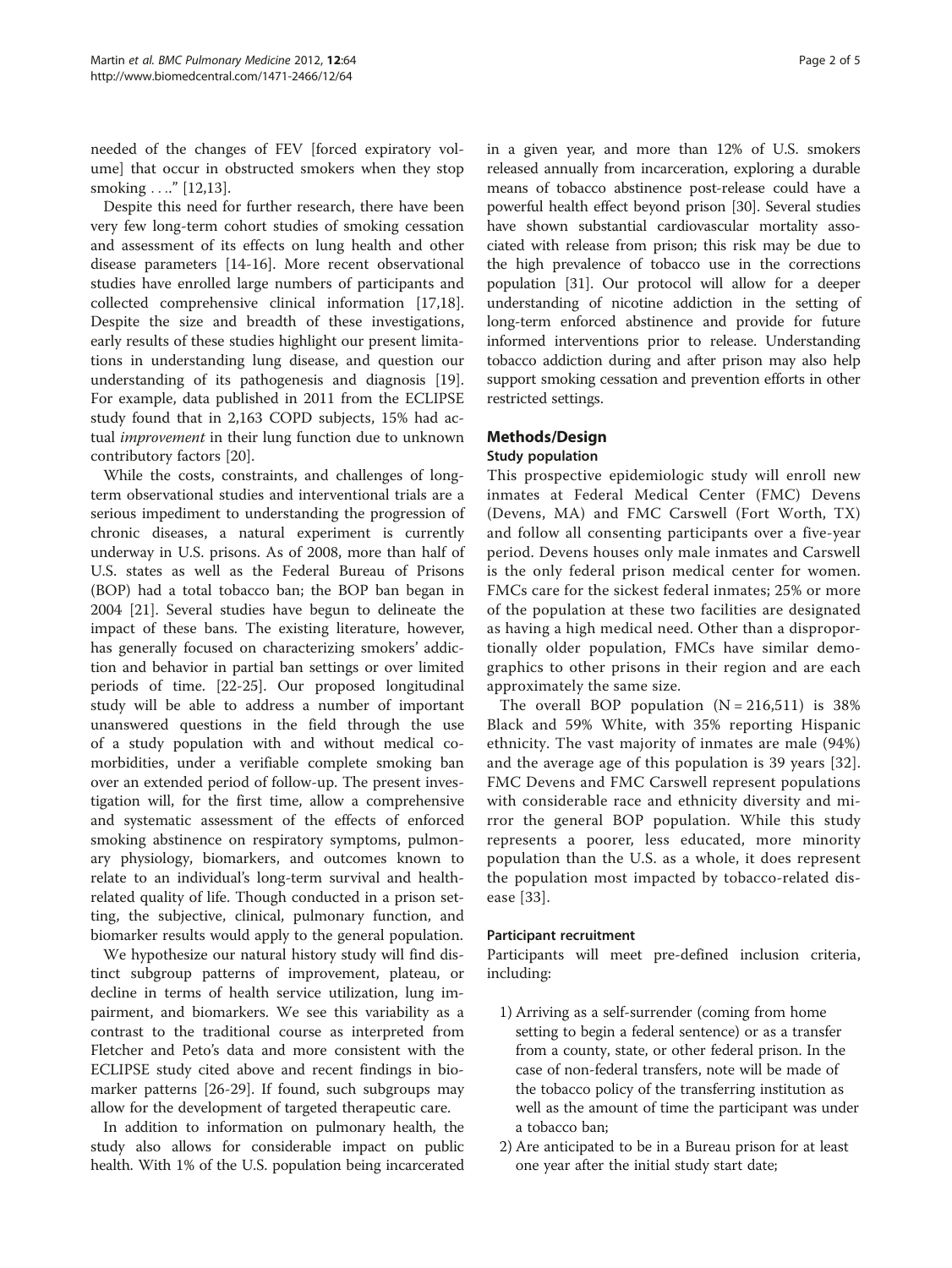- 3) Have a history of cigarette smoking of ten or more total pack-years and having smoked within the past two years; and
- 4) Are able to understand and consent to the study procedures.

Once deemed eligible, each inmate will be asked to provide informed consent and will be enrolled into the study. The study is explained in detail to potential participants, questions answered, they are informed of their rights to quit at any time, and also informed that participation will not influence any prison privileges, probation or parole. If the individual is still interested in participating then the consent form is signed by the inmate. All incentives for participation are prohibited by the BOP. This study is approved by the University of Massachusetts Medical School Institutional Review Board and the Federal Bureau of Prisons Research Review Board.

## Sample size considerations

Sample size was selected to permit analysis of the primary dependent variable,  $FEV<sub>1</sub>$ , at an alpha of 0.05 one-tailed and a power level of at least 0.80. A recent systematic review of 47 studies found an expected  $FEV<sub>1</sub>$  decline of 28 mL/year in non-smokers and 33 mL/year in smokers who quit after baseline; a recent observational study of subjects with COPD also found a decline of 33 mL/year over three years [[20,34\]](#page-4-0). Our sample size requirement of approximately 250 participants will be able to detect an average *improvement* in  $FEV<sub>1</sub>$  of 10 mL/year.

#### Data collection activities

Participants in this study will complete a detailed baseline questionnaire including participants' demographic characteristics, lifestyle practices, and smoking history. Standardized and validated measures will also be obtained at intake including: the COPD Assessment Test (CAT), Modified Medical Research Council Dyspnea Scale, the Charlson Self-Report, the Healthy Days Core Module (CDC HRQOL-4), the Autonomy over Smoking Scale (AUTOS), the Hooked on Nicotine Checklist (HONC), the Hughes/Hatsukami Withdrawal Scale, the Questionnaire of Smoking Urges – Brief (QSU-Brief ), and the Center for Epidemiologic Studies Depression Scale (CES-D). The four smoking questionnaires will allow comparisons with existing studies. The initial set of questionnaires takes participants less than 1 hour to complete. In the follow-up assessment, designed to take fifteen minutes, only the AUTOS and QSU-Brief questionnaires are administered. Using the standardized survey questionnaires and information obtained from the review of the medical chart, we will longitudinally examine an inmate's perceived quality of life, reported symptoms, medical diagnoses, medication usage, quantity/cause of prison clinic visits, COPD/asthma exacerbations, quantity/duration of any hospitalizations, and other important related factors.

Study participants' clinical characteristics will be assessed by conducting a six-minute walk test (6MWT), pre-/post-bronchodilator spirometry, and the diffusion capacity of the lung for carbon monoxide (DLCO) according to American Thoracic Society standards. We will also calculate a BODE index from the body-mass index (B), degree of airflow obstruction (O), dyspnea (D), and exercise capacity (E), measured by the sixminute walk test. This index is a prospectively verified predictor of COPD related mortality [[35](#page-4-0)]. A hand squeeze test will also be administered to measure peripheral muscle strength. Blood and urine samples will be obtained to assess CBC with differential, and levels of Creactive protein, urine microalbumin, BUN/Cr/GFR, and Hgb  $A_1c$ ; these biomarkers have been associated with tobacco consumption and with the development of cardiovascular and respiratory disease. Additional blood will be stored and tested for the presence of nine biomarkers (MMP9, VEGF, IL-1β, IL-6, PARC [CCL18], LTB4, ADAM8, ACE, and CC16) [[36\]](#page-4-0). In a separate process, we will seek informed consent to allow a frozen blood sample to be stored under standard cryogenic conditions for future studies related to tobacco and disease [\[37](#page-4-0)]. All personal identifiers will be removed from stored samples.

At defined intervals (initial, 1, 3, and 6 months, 1 year and annually for 5 years total) we will re-administer questionnaires, clinical, respiratory, and serum tests to collect ongoing data on the inmates' current health status as noted above.

# Time plan

The development of this study began in July of 2009. IRB approval was granted in 2010 and, after further planning, initial enrollment began in March 2011.

## Planned analysis

All collected data will be summarized and presented with the use of simple descriptive statistics using chi square tests to examine differences in various categorical variables (e.g., presence of co-morbid conditions) and t tests to examine differences in selected continuous variables (e.g., physiologic variables) between various comparison groups. Participants will be stratified by how recently they have smoked in our analyses as well as according to the number of cigarettes they smoked and duration of their smoking habit. Longitudinal data analyses will be conducted, including the use of life table methods and person-time approaches, and generalized linear models will be developed using backward stepwise regression methods to identify factors associated with various health related outcomes. We will also utilize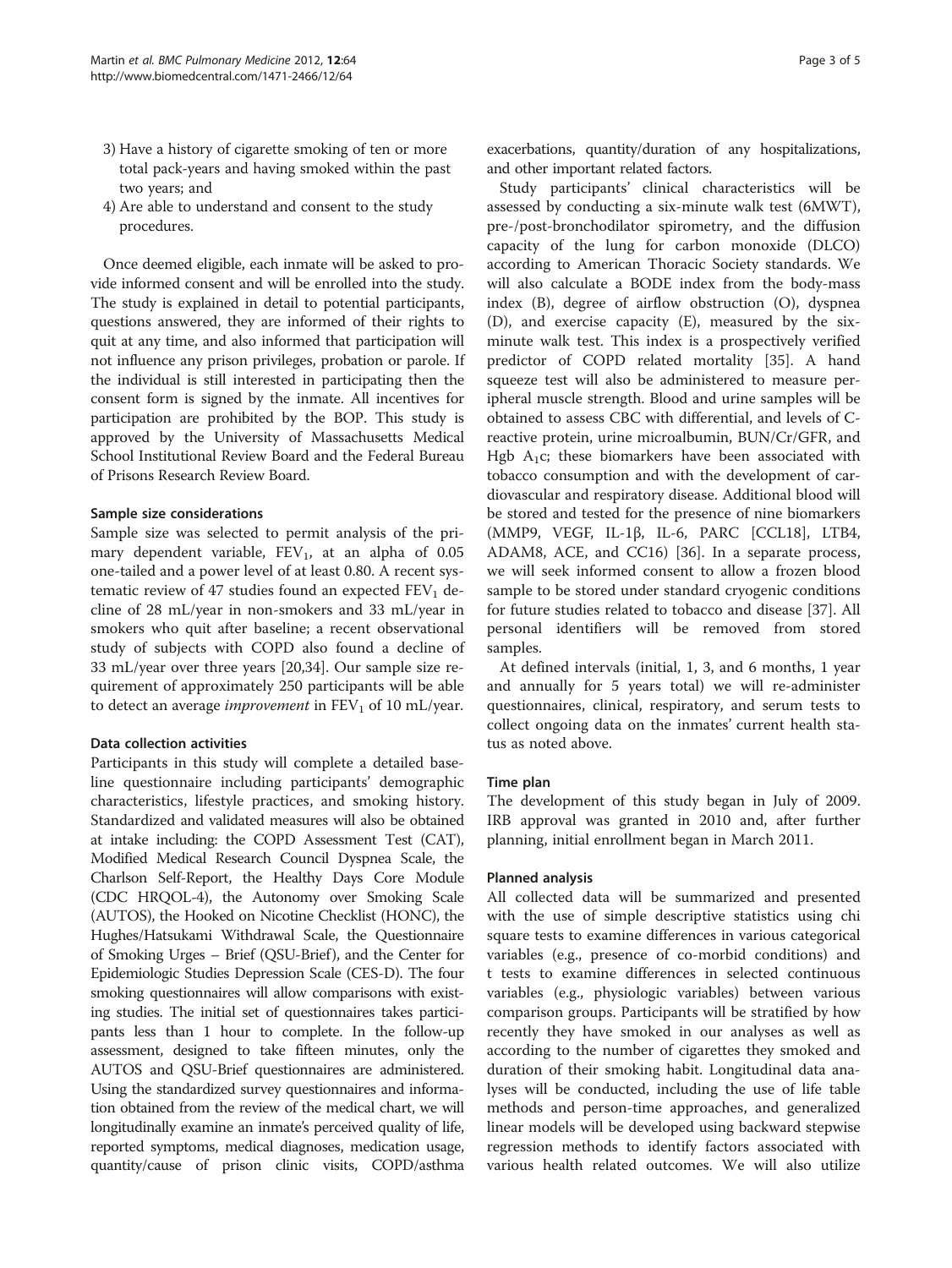<span id="page-3-0"></span>interrupted time-series techniques in the analysis of our time-dependent findings.

## **Discussion**

Pivotal clinical and public health research often takes advantage of unusual circumstances. There has been a growing call for work on the natural history of lung disease and biomarkers and our study offers a high-yield approach [13,14]. Prisons offer a rare opportunity to study a smoke-free community and its impact on human health and illness. Prisons also have populations with significant co-morbidities and health disparities who are important to study [[38,39\]](#page-4-0).

This comprehensive assessment, all in the setting of a prison tobacco ban, will provide unique insights into the natural history of respiratory disease in the absence of tobacco. With the storage of biological samples at various lengths of time of tobacco abstinence, we will also be able to examine the effects of smoking cessation on markers of cell injury and repair and potentially identify therapeutic targets for tobacco-related disease. The collaboration with correctional health could also allow for future intervention studies to decrease smoking postrelease, with substantial public health benefit [[40](#page-4-0)]. Our study will open important doors for research in tobaccorelated pathophysiology, biomarkers, addiction, correctional and public health, health-related quality of life, and health services utilization.

#### Abbreviations

COPD: Chronic Obstructive Lung Disease; BOP: Bureau of Prisons; FMC: Federal Medical Center; DLCO: Diffusion Capacity of the Lung for Carbon Monoxide.

#### Competing interests

The authors declare that they have no competing interests.

#### Authors' contributions

SAM conceived of the study, participated in its design, and helped to draft the manuscript. BRC participated in the study design and helped to draft the manuscript. JRD participated in the study design and helped to draft the manuscript. SJK participated in the study design and helped to draft the manuscript. JGC participated in the study design and helped to draft the manuscript. HB participated in the study design and helped to draft the manuscript. SH participated in the study design and helped to draft the manuscript. MF participated in the study design and helped to draft the manuscript. RJG participated in the study design and helped to draft the manuscript. All authors read and approved the final manuscript.

#### Acknowledgements

We would like to thank the Federal Bureau of Prisons, FMC Devens, and FMC Carswell for their support for this study. Funding has been provided by the Department of Family Medicine and Community Health, the Department of Quantitative Health Sciences, and the Division of Commonwealth Medicine at the University of Massachusetts Medical School. No limits have been placed on publication of data. The views expressed herein are those of the authors and do not necessarily reflect the view of the Federal Bureau of Prisons.

#### Author details

<sup>1</sup>Department of Family Medicine and Community Health, University of Massachusetts Medical School, Barre Family Health Center, 151 Worcester

Road, Barre, MA 01005, USA. <sup>2</sup> Harvard Medical School, Brigham and Women's Hospital, Pulmonary and Critical Care Medicine, 75 Francis Street, Boston, MA 02115, USA. <sup>3</sup>Department of Family Medicine and Community Health University of Massachusetts Medical School, 55 Lake Avenue North, Worcester, MA 01655, USA. <sup>4</sup>Department of Medicine, Division of Pulmonary and Critical Care Medicine, University of Massachusetts Medical School, 55 Lake Avenue North, Worcester, MA 01655, USA. <sup>5</sup>The Warren Alpert Medical School of Brown University, 111 Brewster Street, CPCP 2nd floor, Pawtucket, RI 02860, USA. <sup>6</sup>Federal Bureau of Prisons, Federal Medical Center, Devens P.O. Box 880, Ayer, MA 01432, USA. <sup>7</sup>Department of Quantitative Health Sciences, University of Massachusetts Medical School, 55 Lake Avenue North, Worcester, MA 01655, USA.

#### Received: 12 April 2012 Accepted: 8 October 2012 Published: 15 October 2012

#### References

- Schroeder SA, Warner KE: Don't forget tobacco. N Engl J Med 2010, 363(3):201–204.
- 2. Curfman GD, Morrissey S, Drazen JM: Tobacco, public health, and the FDA. Ibid 2009.
- 3. Vital signs: current cigarette smoking among adults aged >/=18 years-- United States, 2005–2010. MMWR Morbidity and mortality weekly report 2011, 60(35):1207–1212.
- 4. Minino AM, Xu J, Kochanek KD: Deaths: final data for 2008. Natl Vital Stat Reports 2010, 59(2):1–52.
- 5. Wier LM, Elixhauser A, Pfuntner A, Au DH: Overview of Hospitalizations among Patients with COPD. Rockville, MD: Agency for Healthcare Research and Quality; 2008. HCUP Statistical Brief #106.
- 6. Oberg M, Jaakkola MS, Woodward A, Peruga A, Pruss-Ustun A: Worldwide burden of disease from exposure to second-hand smoke: a retrospective analysis of data from 192 countries. Lancet 2012, 377(9760):139-146.
- 7. McLeish AC, Zvolensky MJ: Asthma and cigarette smoking: a review of the empirical literature. The Journal of asthma: official journal of the Association for the Care of Asthma 2010, 47(4):345–361.
- 8. Tamimi A, Serdarevic D, Hanania NA: The effects of cigarette smoke on airway inflammation in asthma and COPD: Therapeutic implications. Respiratory Medicine 2012, 106(3):319–328.
- Fletcher C, Peto R, Tinker C, Speizer FE: The natural history of chronic bronchitis and emphysema: an eight-year study of early chronic obstructive lung disease in working men in London. Oxford; New York: Oxford University Press; 1976. [http://utas.libguides.com/content.php?](http://www.utas.libguides.com/content.php?pid=27520&sid=274581) [pid=27520&sid=274581.](http://www.utas.libguides.com/content.php?pid=27520&sid=274581)
- 10. Fletcher C, Peto R: The natural history of chronic airflow obstruction. Br Med J 1977, 1(6077):1645–1648.
- 11. Tashkin DP, Murray RP: Smoking cessation in chronic obstructive pulmonary disease. Respiratory Medicine 2009, 103(7):963–974.
- 12. Fletcher C, Peto R, Tinker C, Speizer FE: The natural history of chronic bronchitis and emphysema: an eight-year study of early chronic obstructive lung disease in working men in London. 148.
- 13. Agusti A, Vestbo J: Current controversies and future perspectives in chronic obstructive pulmonary disease. Am J Respir Crit Care Med 2011, 184(5):507–513.
- 14. Kohansal R, Soriano JB, Agusti A: Investigating the natural history of lung function: facts, pitfalls, and opportunities. Chest 2009, 135(5):1330–1341.
- 15. Scanlon PD, Connett JE, Waller LA, Altose MD, Bailey WC, Buist AS: Smoking cessation and lung function in mild-to-moderate chronic obstructive pulmonary disease. The Lung Health Study. Am J Respir Crit Care Med 2000, 161(2 Pt 1):381–390.
- 16. Tashkin DP, Rennard S, Taylor Hays J, Lawrence D, Marton JP, Lee TC: Lung function and respiratory symptoms in a 1-year randomized smoking cessation trial of varenicline in COPD patients. Respir Med 2011, 105(11):1682–1690.
- 17. Hurst JR, Vestbo J, Anzueto A, Locantore N, Mullerova H, Tal-Singer R, Miller B, Lomas DA, Agusti A, Macnee W, et al: Susceptibility to exacerbation in chronic obstructive pulmonary disease. N Engl J Med 2010, 363(12):1128–1138.
- 18. Tashkin DP: Frequent exacerbations of chronic obstructive pulmonary disease--a distinct phenotype? Ibid, :1183–1184.
- 19. Reilly JJ: COPD and declining FEV1–time to divide and conquer? Ibid 2008, 359(15):1616–1618.